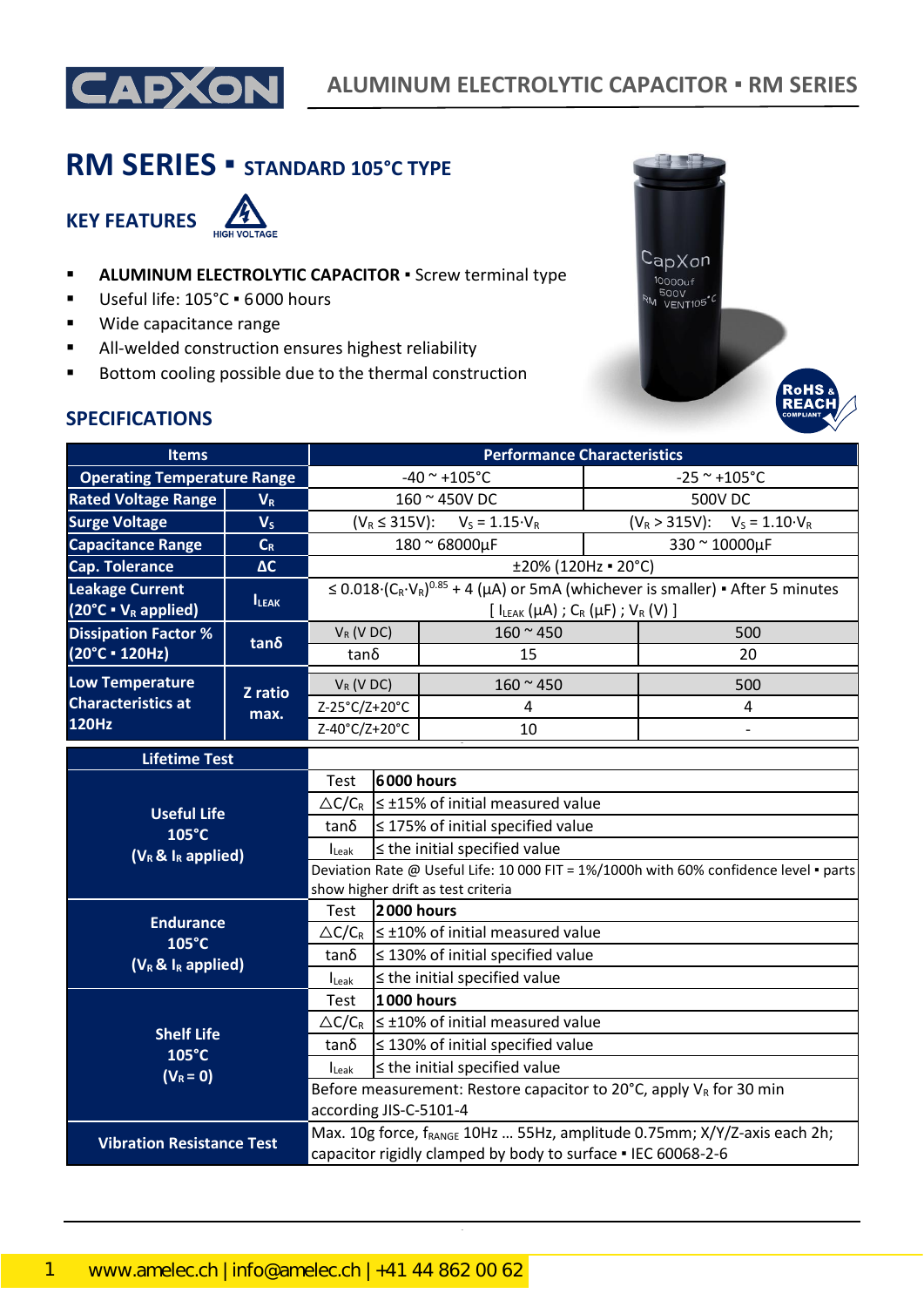

| $V_R$<br>(V) | $C_R$<br>$(\mu F)$ | øD<br>(mm) | τ<br>(mm) | Typ. ESR<br>+20°C = 120Hz<br>$(m\Omega)$ | Max. ESR<br>+20°C = 120Hz<br>$(m\Omega)$ | $I_R$ = Max.<br><b>Ripple Current</b><br>+105°C · 120Hz<br>(mA rms) | <b>CapXon Part Number</b> |
|--------------|--------------------|------------|-----------|------------------------------------------|------------------------------------------|---------------------------------------------------------------------|---------------------------|
|              | 470                | 35         | 50        | 230                                      | 420                                      | 1100                                                                | RM471M160P500             |
|              | 560                | 35         | 50        | 200                                      | 360                                      | 1300                                                                | RM561M160P500             |
|              | 680                | 35         | 50        | 160                                      | 290                                      | 1400                                                                | RM681M160P500             |
|              | 820                | 35         | 50        | 130                                      | 240                                      | 1500                                                                | RM821M160P500             |
|              | 1000               | 35         | 50        | 110                                      | 200                                      | 1600                                                                | RM102M160P500             |
|              | 1200               | 35         | 60        | 94                                       | 170                                      | 2000                                                                | RM122M160P600             |
|              | 1500               | 35         | 60        | 72                                       | 130                                      | 2200                                                                | RM152M160P600             |
|              | 1800               | 35         | 80        | 61                                       | 110                                      | 2600                                                                | RM182M160P800             |
|              | 2200               | 35         | 80        | 50                                       | 90                                       | 2900                                                                | RM222M160P800             |
|              | 2700               | 35         | 100       | 41                                       | 74                                       | 3400                                                                | RM272M160PA00             |
|              | 3300               | 51         | 75        | 33                                       | 60                                       | 3900                                                                | RM332M160R750             |
|              | 3900               | 51         | 75        | 28                                       | 51                                       | 4000                                                                | RM392M160R750             |
|              | 4700               | 51         | 96        | 24                                       | 42                                       | 4700                                                                | RM472M160R960             |
|              | 5600               | 51         | 96        | 20                                       | 36                                       | 5200                                                                | RM562M160R960             |
| 160          | 6800               | 51         | 120       | 16                                       | 29                                       | 6200                                                                | RM682M160RA20             |
|              | 6800               | 63.5       | 96        | 16                                       | 29                                       | 6200                                                                | RM682M160S960             |
|              | 8200               | 63.5       | 96        | 13                                       | 24                                       | 7100                                                                | RM822M160S960             |
|              | 10000              | 63.5       | 120       | 11                                       | 20                                       | 8500                                                                | RM103M160SA20             |
|              | 10000              | 76.2       | 96        | 11                                       | 20                                       | 8500                                                                | RM103M160T960             |
|              | 12000              | 76.2       | 100       | 9                                        | 17                                       | 9500                                                                | RM123M160TA00             |
|              | 15000              | 76.2       | 120       | 7                                        | 13                                       | 11500                                                               | RM153M160TA20             |
|              | 18000              | 76.2       | 140       | 6                                        | 11                                       | 13500                                                               | RM183M160TA40             |
|              | 22000              | 76.2       | 140       | 5                                        | 9                                        | 14000                                                               | RM223M160TA40             |
|              | 22000              | 89         | 130       | 5                                        | 9                                        | 14800                                                               | RM223M160XA30             |
|              | 27000              | 89         | 140       | 4                                        | 8                                        | 16100                                                               | RM273M160XA40             |
|              | 33000              | 89         | 140       | 3                                        | 7                                        | 16600                                                               | RM333M160XA40             |
|              | 47000              | 89         | 220       | 3                                        | 7                                        | 17500                                                               | RM473M160XB20             |
|              | 68000              | 100        | 250       | $\overline{2}$                           | 6                                        | 19300                                                               | RM683M160DB50             |
|              | 330                | 35         | 50        | 330                                      | 600                                      | 1000                                                                | RM331M200P500             |
|              | 390                | 35         | 50        | 280                                      | 510                                      | 1100                                                                | RM391M200P500             |
|              | 470                | 35         | 50        | 230                                      | 420                                      | 1200                                                                | RM471M200P500             |
|              | 560                | 35         | 50        | 200                                      | 360                                      | 1400                                                                | RM561M200P500             |
|              | 680                | 35         | 50        | 160                                      | 290                                      | 1500                                                                | RM681M200P500             |
|              | 820                | 35         | 50        | 130                                      | 240                                      | 1600                                                                | RM821M200P500             |
|              | 1000               | 35         | 60        | 110                                      | 200                                      | 1800                                                                | RM102M200P600             |
| 200          | 1200               | 35         | 60        | 94                                       | 170                                      | 2100                                                                | RM122M200P600             |
|              | 1500               | 35         | 80        | 72                                       | 130                                      | 2300                                                                | RM152M200P800             |
|              | 1800               | 35         | 80        | 61                                       | 110                                      | 2700                                                                | RM182M200P800             |
|              | 2200               | 35         | 100       | 50                                       | 90                                       | 3100                                                                | RM222M200PA00             |
|              | 2200               | 51         | 75        | 50                                       | 90                                       | 3200                                                                | RM222M200R750             |
|              | 2700               | 35         | 120       | 41                                       | 74                                       | 3700                                                                | RM272M200PA20             |
|              | 2700               | 51         | 96        | 41                                       | 74                                       | 3700                                                                | RM272M200R960             |
|              | 3300               | 51         | 80        | 33                                       | 60                                       | 4200                                                                | RM332M200R800             |
|              | 3900               | 51         | 100       | 28                                       | 51                                       | 5000                                                                | RM392M200RA00             |

CapXon\_Ver. 001 – 03/31/2020 2 Document Number: RM series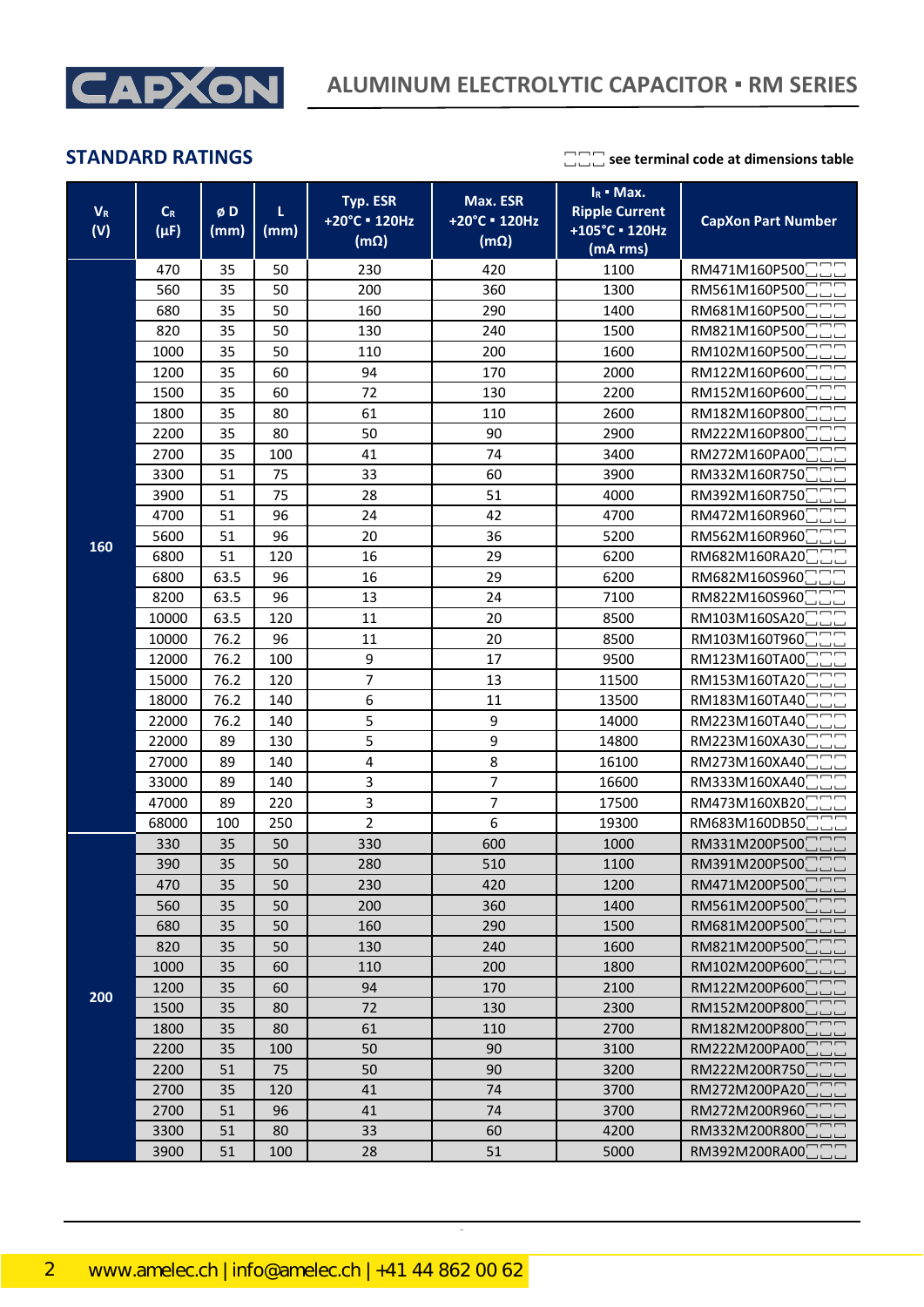

| $V_{R}$<br>(V) | $C_R$<br>$(\mu F)$ | øD<br>(mm) | L<br>(mm) | Typ. ESR<br>+20°C = 120Hz<br>$(m\Omega)$ | Max. ESR<br>+20°C = 120Hz<br>$(m\Omega)$ | $I_R$ • Max.<br><b>Ripple Current</b><br>+105°C · 120Hz<br>(mA rms) | <b>CapXon Part Number</b> |
|----------------|--------------------|------------|-----------|------------------------------------------|------------------------------------------|---------------------------------------------------------------------|---------------------------|
|                | 4700               | 51         | 140       | 24                                       | 42                                       | 5800                                                                | RM472M200RA40             |
|                | 4700               | 63.5       | 96        | 24                                       | 42                                       | 5400                                                                | RM472M200S960             |
|                | 5600               | 63.5       | 96        | 20                                       | 36                                       | 5900                                                                | RM562M200S960             |
|                | 6800               | 63.5       | 115       | 16                                       | 29                                       | 7000                                                                | RM682M200SA1              |
|                | 8200               | 63.5       | 120       | 13                                       | 24                                       | 7700                                                                | RM822M200SA20             |
|                | 10000              | 76.2       | 115       | 11                                       | 20                                       | 9700                                                                | RM103M200TA15             |
|                | 12000              | 76.2       | 120       | 9                                        | 17                                       | 10300                                                               | RM123M200TA20             |
| 200            | 15000              | 76.2       | 140       | $\overline{7}$                           | 13                                       | 11600                                                               | RM153M200TA40             |
|                | 15000              | 89         | 130       | $\overline{7}$                           | 13                                       | 12300                                                               | RM153M200XA30             |
|                | 18000              | 89         | 140       | 6                                        | 11                                       | 13600                                                               | RM183M200XA40             |
|                | 22000              | 76.2       | 160       | 5                                        | 9                                        | 14000                                                               | RM223M200TA60             |
|                | 22000              | 89         | 140       | 5                                        | $\mathsf 9$                              | 15200                                                               | RM223M200XA40             |
|                | 33000              | 89         | 220       | $\sqrt{4}$                               | 6                                        | 16600                                                               | RM333M200XB20             |
|                | 47000              | 89         | 250       | 3                                        | 5                                        | 19900                                                               | RM473M200XB50             |
|                | 270                | 35         | 50        | 410                                      | 740                                      | 900                                                                 | RM271M250P500             |
|                | 330                | 35         | 50        | 330                                      | 600                                      | 1100                                                                | RM331M250P500             |
|                | 390                | 35         | 50        | 280                                      | 510                                      | 1200                                                                | RM391M250P500             |
|                | 470                | 35         | 50        | 230                                      | 420                                      | 1300                                                                | RM471M250P500             |
|                | 560                | 35         | 50        | 200                                      | 360                                      | 1500                                                                | RM561M250P500             |
|                | 680                | 35         | 60        | 160                                      | 290                                      | 1600                                                                | RM681M250P600             |
|                | 820                | 35         | 80        | 130                                      | 240                                      | 1700                                                                | RM821M250P800             |
|                | 1000               | 35         | 80        | 110                                      | 200                                      | 1900                                                                | RM102M250P800             |
|                | 1200               | 35         | 80        | 94                                       | 170                                      | 2200                                                                | RM122M250P800             |
|                | 1500               | 35         | 100       | 72                                       | 130                                      | 2400                                                                | RM152M250PA00             |
|                | 1500               | 51         | 75        | 72                                       | 130                                      | 2500                                                                | RM152M250R750             |
|                | 1800               | 35         | 120       | 61                                       | 110                                      | 2800                                                                | RM182M250PA20             |
|                | 1800               | 51         | 75        | 61                                       | 110                                      | 2800                                                                | RM182M250R750             |
|                | 2200               | 51         | 96        | 50                                       | 90                                       | 3300                                                                | RM222M250R960             |
| 250            | 2700               | 51         | 100       | 41                                       | 74                                       | 3800                                                                | RM272M250RA00             |
|                | 3300               | 51         | 120       | 33                                       | 60                                       | 4300                                                                | RM332M250RA20             |
|                | 3300               | 63.5       | 96        | 33                                       | 60                                       | 4300                                                                | RM332M250S960             |
|                | 3900               | 51         | 120       | 28                                       | 51                                       | 5100                                                                | RM392M250RA20             |
|                | 3900               | 63.5       | 96        | 28                                       | 51                                       | 4700                                                                | RM392M250S960             |
|                | 4700               | 63.5       | 115       | 24                                       | 42                                       | 5800                                                                | RM472M250SA15             |
|                | 5600               | 63.5       | 120       | 20                                       | 36                                       | 6400                                                                | RM562M250SA20             |
|                | 6800               | 76.2       | 115       | 16                                       | 29                                       | 7800                                                                | RM682M250TA15             |
|                | 8200               | 76.2       | 120       | 13                                       | 24                                       | 8500                                                                | RM822M250TA20             |
|                | 10000              | 76.2       | 140       | 11                                       | 20                                       | 10100                                                               | RM103M250TA40             |
|                | 10000              | 89         | 140       | 11                                       | 20                                       | 10300                                                               | RM103M250XA40             |
|                | 12000              | 89         | 140       | 9                                        | 17                                       | 12000                                                               | RM123M250XA40             |
|                | 15000              | 89         | 157       | $\overline{7}$                           | 13                                       | 12600                                                               | RM153M250XA57             |
|                | 22000              | 89         | 220       | 5                                        | 9                                        | 15500                                                               | RM223M250XB20             |
|                | 33000              | 100        | 250       | $\mathbf{3}$                             | 6                                        | 17100                                                               | RM333M250DB50□□□          |

CapXon\_Ver. 001 – 03/31/2020 3 Document Number: RM series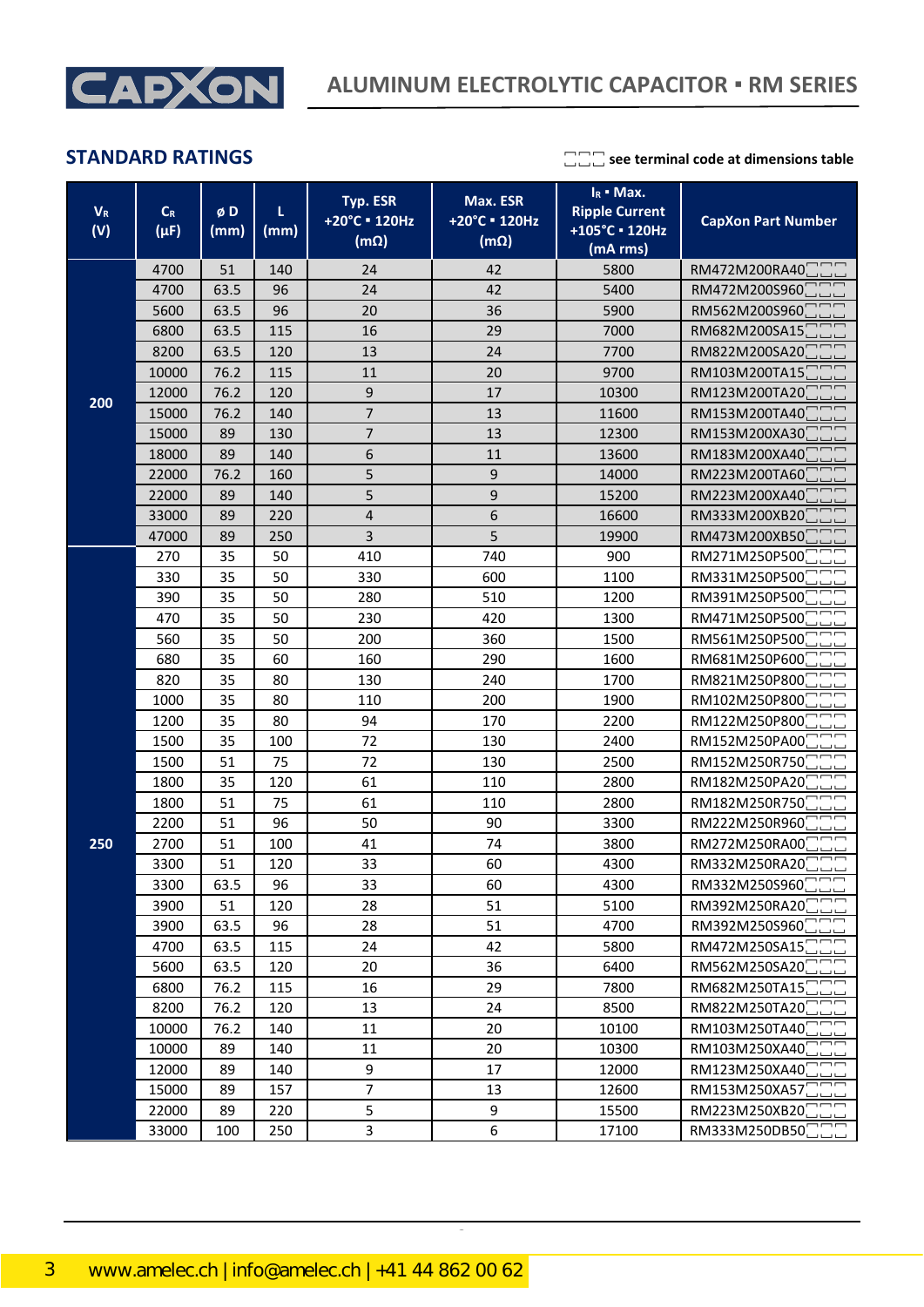

| $V_R$<br>(V) | $\mathsf{C}_{\mathsf{R}}$<br>$(\mu F)$ | øD<br>(mm) | L<br>(mm) | <b>Typ. ESR</b><br>+20°C = 120Hz<br>$(m\Omega)$ | Max. ESR<br>+20°C = 120Hz<br>$(m\Omega)$ | $I_R$ • Max.<br><b>Ripple Current</b><br>+105°C · 120Hz<br>(mA rms) | <b>CapXon Part Number</b> |
|--------------|----------------------------------------|------------|-----------|-------------------------------------------------|------------------------------------------|---------------------------------------------------------------------|---------------------------|
|              | 180                                    | 35         | 50        | 620                                             | 1110                                     | 800                                                                 | RM181M315P500             |
|              | 220                                    | 35         | 50        | 500                                             | 900                                      | 1000                                                                | RM221M315P500             |
|              | 270                                    | 35         | 50        | 410                                             | 740                                      | 1100                                                                | RM271M315P500             |
|              | 330                                    | 35         | 50        | 330                                             | 600                                      | 1200                                                                | RM331M315P500             |
|              | 390                                    | 35         | 50        | 280                                             | 510                                      | 1300                                                                | RM391M315P500             |
|              | 470                                    | 35         | 60        | 230                                             | 420                                      | 1500                                                                | RM471M315P600             |
|              | 560                                    | 35         | 55        | 200                                             | 360                                      | 2500                                                                | RM561M315P550             |
|              | 680                                    | 35         | 65        | 160                                             | 290                                      | 3000                                                                | RM681M315P650             |
|              | 820                                    | 35         | 75        | 130                                             | 240                                      | 3400                                                                | RM821M315P750             |
|              | 1000                                   | 35         | 80        | 110                                             | 200                                      | 3900                                                                | RM102M315P800             |
| 315          | 1200                                   | 35         | 100       | 94                                              | 170                                      | 4600                                                                | RM122M315PA00             |
|              | 1500                                   | 51         | 70        | 72                                              | 130                                      | 5500                                                                | RM152M315R700             |
|              | 1800                                   | 51         | 75        | 61                                              | 110                                      | 6100                                                                | RM182M315R750             |
|              | 2200                                   | 51         | 90        | 50                                              | 90                                       | 7300                                                                | RM222M315R900             |
|              | 2700                                   | 51         | 100       | 41                                              | 74                                       | 8500                                                                | RM272M315RA00             |
|              | 3300                                   | 63.5       | 85        | 33                                              | 60                                       | 10000                                                               | RM332M315S850             |
|              | 3900                                   | 63.5       | 96        | 28                                              | 51                                       | 11400                                                               | RM392M315S960             |
|              | 4700                                   | 76.2       | 85        | 24                                              | 42                                       | 13200                                                               | RM472M315T850             |
|              | 5600                                   | 76.2       | 96        | 20                                              | 36                                       | 15100                                                               | RM562M315T960             |
|              | 6800                                   | 76.2       | 110       | 16                                              | 29                                       | 17700                                                               | RM682M315TA10             |
|              | 8200                                   | 89         | 100       | 13                                              | 24                                       | 17800                                                               | RM822M315XA00             |
|              | 10000                                  | 89         | 115       | 11                                              | 20                                       | 20200                                                               | RM103M315XA15             |
|              | 180                                    | 35         | 50        | 620                                             | 1110                                     | 900                                                                 | RM181M350P500             |
|              | 220                                    | 35         | 50        | 500                                             | 900                                      | 1100                                                                | RM221M350P50C             |
|              | 270                                    | 35         | 50        | 410                                             | 740                                      | 1200                                                                | RM271M350P500             |
|              | 330                                    | 35         | 50        | 330                                             | 600                                      | 1300                                                                | RM331M350P500             |
|              | 390                                    | 35         | 60        | 280                                             | 510                                      | 1400                                                                | RM391M350P600             |
|              | 470                                    | 35         | 55        | 230                                             | 420                                      | 2300                                                                | RM471M350P550             |
|              | 560                                    | 35         | 60        | 200                                             | 360                                      | 2600                                                                | RM561M350P600             |
|              | 680                                    | 35         | 70        | 160                                             | 290                                      | 3100                                                                | RM681M350P700             |
|              | 820                                    | 35         | 80        | 130                                             | 240                                      | 3500                                                                | RM821M350P800             |
|              | 1000                                   | 35         | 90        | 110                                             | 200                                      | 4100                                                                | RM102M350P900             |
| 350          | 1000                                   | 51         | 75        | 110                                             | 200                                      | 4300                                                                | RM102M350R750             |
|              | 1200                                   | 51         | 65        | 94                                              | 170                                      | 4700                                                                | RM122M350R650             |
|              | 1500                                   | 51         | 75        | 72                                              | 130                                      | 5600                                                                | RM152M350R750             |
|              | 1800                                   | 51         | 85        | 61                                              | 110                                      | 6500                                                                | RM182M350R850             |
|              | 2200                                   | 51         | 100       | 50                                              | 90                                       | 7700                                                                | RM222M350RA00             |
|              | 2700                                   | 51         | 105       | 41                                              | 74                                       | 8700                                                                | RM272M350RA05             |
|              | 2700                                   | 63.5       | 80        | 41                                              | 74                                       | 8800                                                                | RM272M350S800             |
|              | 3300                                   | 51         | 130       | 33                                              | 60                                       | 10100                                                               | RM332M350RA30             |
|              | 3300                                   | 63.5       | 96        | 33                                              | 60                                       | 10100                                                               | RM332M350S960             |
|              | 3900                                   | 63.5       | 105       | 28                                              | 51                                       | 11200                                                               | RM392M350SA05             |
|              | 3900                                   | 76.2       | 80        | 28                                              | 51                                       | 11800                                                               | RM392M350T800             |
|              | 4700                                   | 63.5       | 130       | 24                                              | 42                                       | 12700                                                               | RM472M350SA30             |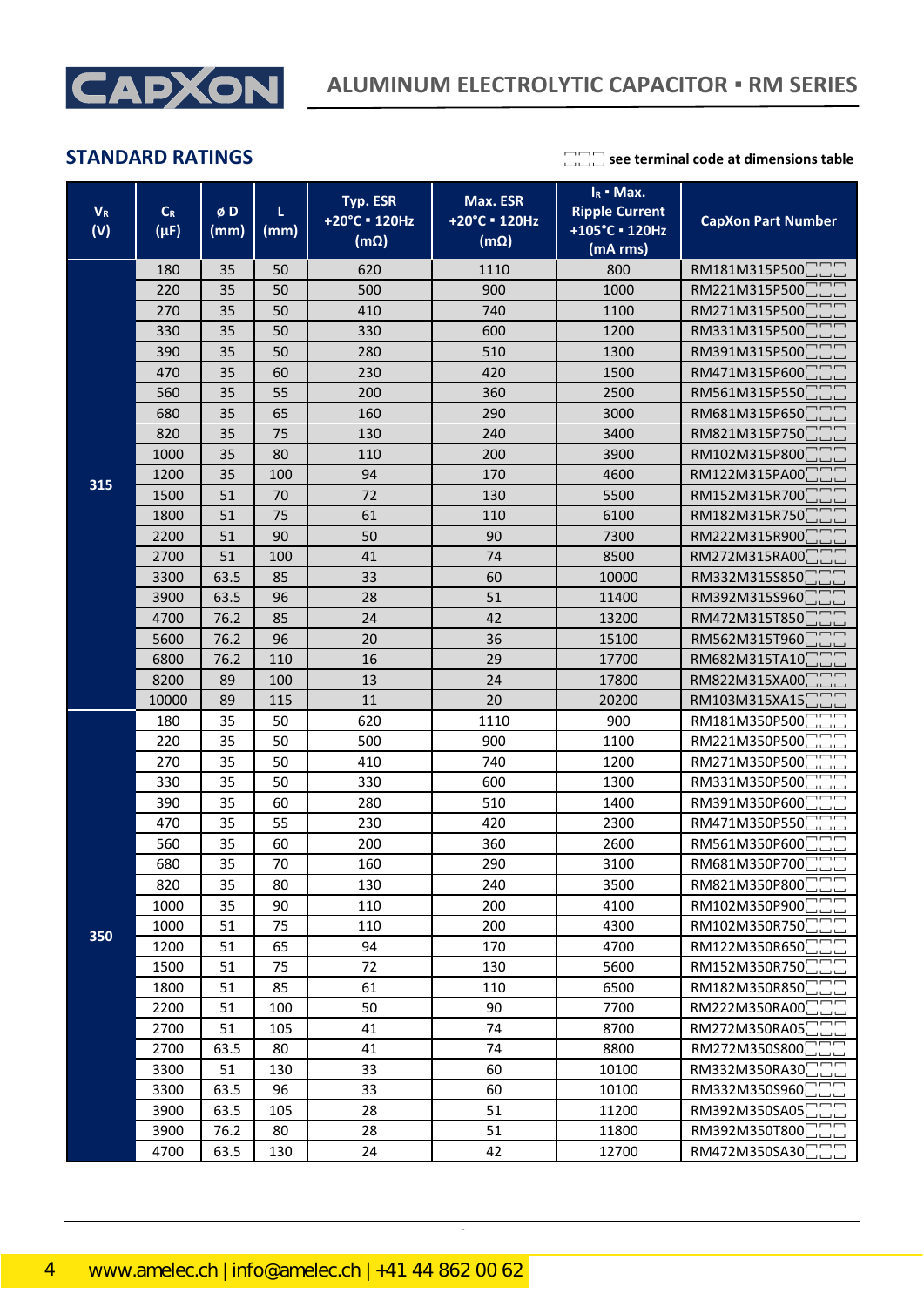

| $V_R$<br>(V) | $C_R$<br>$(\mu F)$ | øD<br>(mm) | L<br>(mm) | Typ. ESR<br>+20°C = 120Hz<br>$(m\Omega)$ | Max. ESR<br>+20°C = 120Hz<br>$(m\Omega)$ | $I_R$ • Max.<br><b>Ripple Current</b><br>+105°C · 120Hz<br>(mA rms) | <b>CapXon Part Number</b>   |
|--------------|--------------------|------------|-----------|------------------------------------------|------------------------------------------|---------------------------------------------------------------------|-----------------------------|
|              | 4700               | 76.2       | 96        | 24                                       | 42                                       | 13300                                                               | RM472M350T960               |
|              | 5600               | 63.5       | 130       | 20                                       | 36                                       | 14200                                                               | RM562M350SA30               |
|              | 5600               | 76.2       | 105       | 20                                       | 36                                       | 15700                                                               | RM562M350TA05               |
|              | 6800               | 76.2       | 125       | 16                                       | 29                                       | 18700                                                               | RM682M350TA25               |
|              | 6800               | 89         | 120       | 16                                       | 29                                       | 18800                                                               | RM682M350XA20               |
|              | 8200               | 76.2       | 143       | 13                                       | 24                                       | 19000                                                               | RM822M350TA43               |
|              | 8200               | 89         | 115       | 13                                       | 24                                       | 18900                                                               | RM822M350XA15               |
| 350          | 10000              | 76.2       | 160       | 11                                       | 20                                       | 19500                                                               | RM103M350TA60               |
|              | 10000              | 89         | 140       | 11                                       | 20                                       | 21000                                                               | RM103M350XA40               |
|              | 12000              | 76.2       | 190       | 9                                        | 17                                       | 24800                                                               | RM123M350TA90               |
|              | 12000              | 89         | 145       | 9                                        | 17                                       | 25700                                                               | RM123M350XA45               |
|              | 15000              | 76.2       | 220       | $\overline{7}$                           | 13                                       | 29100                                                               | RM153M350TB20               |
|              | 15000              | 89         | 170       | $\overline{7}$                           | 13                                       | 29600                                                               | RM153M350XA70               |
|              | 18000              | 89         | 200       | 6                                        | 11                                       | 33200                                                               | RM183M350XB00               |
|              | 180                | 35         | 50        | 620                                      | 1110                                     | 1000                                                                | RM181M400P500               |
|              | 220                | 35         | 50        | 500                                      | 900                                      | 1200                                                                | RM221M400P500               |
|              | 270                | 35         | 50        | 410                                      | 740                                      | 1300                                                                | RM271M400P500               |
|              | 330                | 35         | 60        | 330                                      | 600                                      | 1500                                                                | RM331M400P600               |
|              | 390                | 35         | 55        | 280                                      | 510                                      | 2100                                                                | RM391M400P550               |
|              | 470                | 35         | 60        | 230                                      | 420                                      | 2400                                                                | RM471M400P600               |
|              | 560                | 35         | 70        | 200                                      | 360                                      | 2800                                                                | RM561M400P700               |
|              | 680                | 51         | 80        | 160                                      | 290                                      | 3700                                                                | RM681M400R800               |
|              | 820                | 35         | 90        | 130                                      | 240                                      | 3700                                                                | RM821M400P900               |
|              | 1000               | 51         | 65        | 110                                      | 200                                      | 4400                                                                | RM102M400R650               |
|              | 1200               | 51         | 75        | 94                                       | 170                                      | 5000                                                                | RM122M400R750               |
|              | 1500               | 51         | 85        | 72                                       | 130                                      | 5800                                                                | RM152M400R850               |
|              | 1800               | 51         | 96        | 61                                       | 110                                      | 7000                                                                | RM182M400R960               |
|              | 2200               | 51         | 115       | 50                                       | 90                                       | 8100                                                                | RM222M400RA15               |
| 400          | 2200               | 63.5       | 85        | 50                                       | 90                                       | 8200                                                                | RM222M400S850               |
|              | 2700               | 51         | 130       | 41                                       | 74                                       | 9400                                                                | RM272M400RA30               |
|              | 2700               | 63.5       | 96        | 41                                       | 74                                       | 9300                                                                | RM272M400S960               |
|              | 3300               | 63.5       | 105       | 33                                       | 60                                       | 10800                                                               | RM332M400SA05               |
|              | 3300               | 76.2       | 105       | 33                                       | 60                                       | 11300                                                               | RM332M400TA05               |
|              | 3900               | 63.5       | 118       | 28                                       | 51                                       | 11800                                                               | RM392M400SA18               |
|              | 3900               | 76.2       | 105       | 28                                       | 51                                       | 12300                                                               | RM392M400TA05               |
|              | 4700               | 63.5       | 143       | 24                                       | 42                                       | 13500                                                               | RM472M400SA43               |
|              | 4700               | 76.2       | 105       | 24                                       | 42                                       | 14400                                                               | RM472M400TA05               |
|              | 4700               | 89         | 97        | 24                                       | 42                                       | 14900                                                               | RM472M400X970               |
|              | 5600               | 63.5       | 195       | 20                                       | 36                                       | 17200                                                               | RM562M400SA95               |
|              | 5600               | 76.2       | 130       | 20                                       | 36                                       | 15800                                                               | RM562M400TA30               |
|              | 5600               | 89         | 96        | 20                                       | 36                                       | 15300                                                               | RM562M400X960               |
|              | 6800               | 76.2       | 143       | 16                                       | 29                                       | 19000                                                               | RM682M400TA43               |
|              | 6800               | 89         | 115       | 16                                       | 29                                       | 18900                                                               | RM682M400XA15               |
|              | 8200               | 76.2       | 170       | 13                                       | 24                                       | 20600                                                               | RM822M400TA70 <sup>-1</sup> |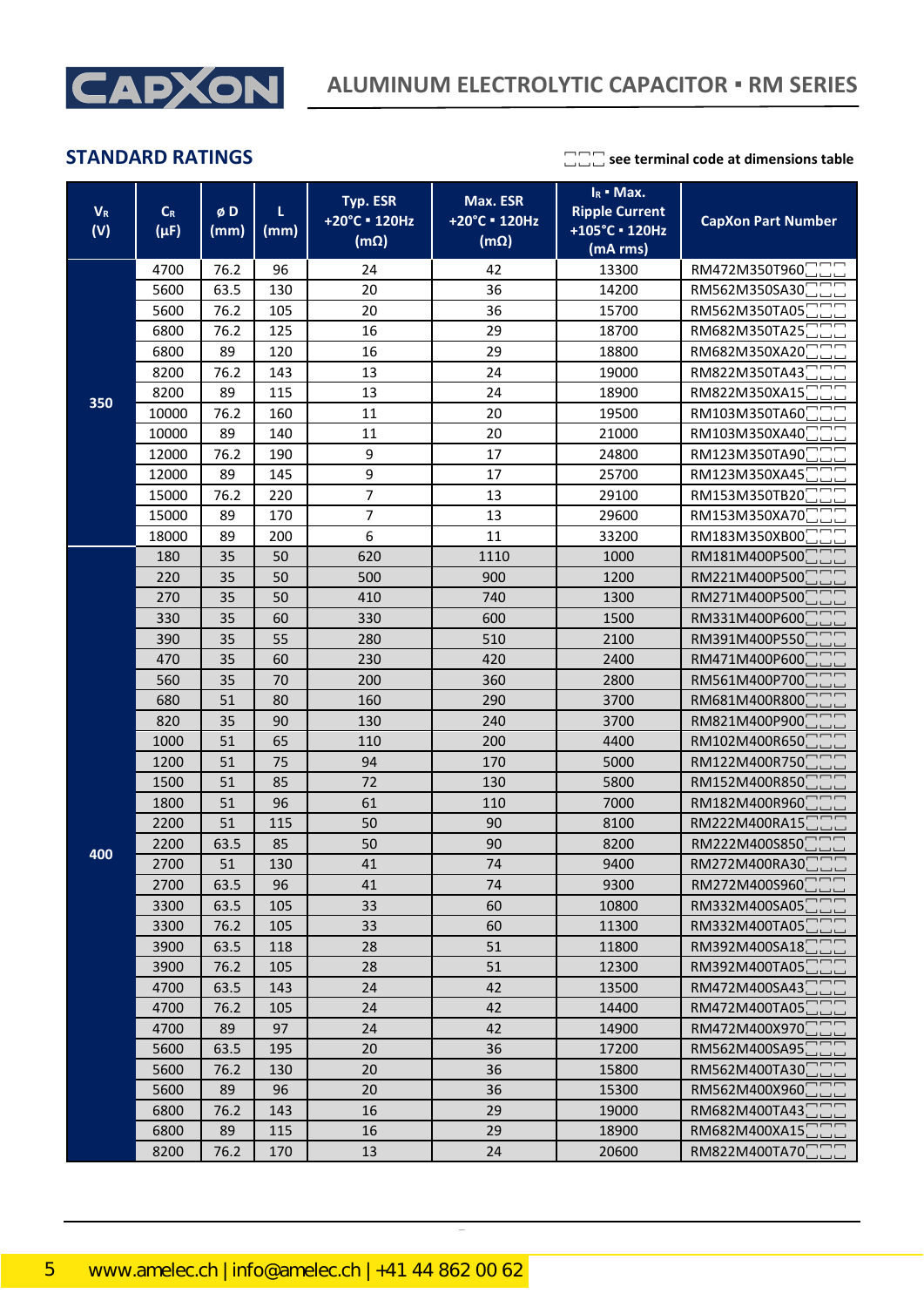

| $V_{R}$<br>(V) | $C_R$<br>$(\mu F)$ | øD<br>(mm) | L<br>(mm) | Typ. ESR<br>+20°C = 120Hz<br>$(m\Omega)$ | Max. ESR<br>+20°C = 120Hz<br>$(m\Omega)$ | $I_R$ • Max.<br><b>Ripple Current</b><br>+105°C · 120Hz<br>(mA rms) | <b>CapXon Part Number</b> |
|----------------|--------------------|------------|-----------|------------------------------------------|------------------------------------------|---------------------------------------------------------------------|---------------------------|
|                | 8200               | 89         | 130       | 13                                       | 24                                       | 19300                                                               | RM822M400XA30             |
|                | 10000              | 76.2       | 190       | 11                                       | 20                                       | 21800                                                               | RM103M400TA90             |
|                | 10000              | 89         | 160       | 11                                       | 20                                       | 22000                                                               | RM103M400XA60             |
| 400            | 12000              | 76.2       | 220       | 9                                        | 17                                       | 27000                                                               | RM123M400TB20             |
|                | 12000              | 89         | 180       | 9                                        | 17                                       | 26000                                                               | RM123M400XA80             |
|                | 15000              | 89         | 200       | $\overline{7}$                           | 13                                       | 29700                                                               | RM153M400XB00             |
|                | 220                | 35         | 50        | 500                                      | 900                                      | 1200                                                                | RM221M450P500             |
|                | 330                | 35         | 55        | 330                                      | 600                                      | 1900                                                                | RM331M450P550             |
|                | 390                | 35         | 65        | 280                                      | 510                                      | 2300                                                                | RM391M450P650             |
|                | 470                | 35         | 75        | 230                                      | 420                                      | 2600                                                                | RM471M450P750             |
|                | 560                | 35         | 80        | 200                                      | 360                                      | 2900                                                                | RM561M450P800             |
|                | 680                | 35         | 100       | 160                                      | 290                                      | 3600                                                                | RM681M450PA00             |
|                | 680                | 51         | 80        | 160                                      | 290                                      | 3800                                                                | RM681M450R800             |
|                | 820                | 35         | 110       | 130                                      | 240                                      | 4200                                                                | RM821M450PA10             |
|                | 1000               | 51         | 80        | 110                                      | 200                                      | 4700                                                                | RM102M450R800             |
|                | 1200               | 51         | 90        | 94                                       | 170                                      | 5400                                                                | RM122M450R900             |
|                | 1500               | 51         | 105       | 72                                       | 130                                      | 6800                                                                | RM152M450RA05             |
|                | 1500               | 63.5       | 80        | 72                                       | 130                                      | 7000                                                                | RM152M450S800             |
|                | 1800               | 51         | 130       | 61                                       | 110                                      | 7800                                                                | RM182M450RA30             |
|                | 1800               | 63.5       | 96        | 61                                       | 110                                      | 7800                                                                | RM182M450S960             |
|                | 2200               | 63.5       | 96        | 50                                       | 90                                       | 8600                                                                | RM222M450S960             |
| 450            | 2700               | 63.5       | 118       | 41                                       | 74                                       | 10200                                                               | RM272M450SA18             |
|                | 2700               | 76.2       | 96        | 41                                       | 74                                       | 10700                                                               | RM272M450T960             |
|                | 3300               | 63.5       | 145       | 33                                       | 60                                       | 11500                                                               | RM332M450SA45             |
|                | 3300               | 76.2       | 120       | 33                                       | 60                                       | 11000                                                               | RM332M450TA20             |
|                | 3300               | 89         | 97        | 33                                       | 60                                       | 13100                                                               | RM332M450X970             |
|                | 3900               | 76.2       | 130       | 28                                       | 51                                       | 13400                                                               | RM392M450TA30             |
|                | 3900               | 89         | 120       | 28                                       | 51                                       | 14900                                                               | RM392M450XA20             |
|                | 4700               | 76.2       | 120       | 24                                       | 42                                       | 14500                                                               | RM472M450TA20             |
|                | 4700               | 89         | 120       | 24                                       | 42                                       | 16700                                                               | RM472M450XA20             |
|                | 5600               | 76.2       | 160       | 20                                       | 36                                       | 15900                                                               | RM562M450TA60             |
|                | 5600               | 89         | 120       | 20                                       | 36                                       | 15400                                                               | RM562M450XA20             |
|                | 6800               | 76.2       | 160       | 16                                       | 29                                       | 19100                                                               | RM682M450TA60             |
|                | 6800               | 89         | 140       | 16                                       | 29                                       | 19200                                                               | RM682M450XA40             |
|                | 8200               | 76.2       | 220       | 13                                       | 24                                       | 23100                                                               | RM822M450TB20             |
|                | 8200               | 89         | 170       | 13                                       | 24                                       | 23700                                                               | RM822M450XA70             |
|                | 10000              | 89         | 200       | 11                                       | 20                                       | 24000                                                               | RM103M450XB00             |
|                | 330                | 51         | 80        | 440                                      | 800                                      | 2800                                                                | RM331M500R800             |
|                | 470                | 51         | 60        | 310                                      | 560                                      | 2700                                                                | RM471M500R600             |
|                | 680                | 51         | 80        | 220                                      | 390                                      | 4100                                                                | RM681M500R800             |
| 500            | 820                | 51         | 85        | 180                                      | 320                                      | 4300                                                                | RM821M500R850             |
|                | 1000               | 51         | 105       | 150                                      | 270                                      | 4800                                                                | RM102M500RA05             |
|                | 1200               | 51         | 120       | 120                                      | 220                                      | 6000                                                                | RM122M500RA20             |
|                | 1200               | 63.5       | 85        | 120                                      | 220                                      | 5800                                                                | RM122M500S850             |

CapXon\_Ver. 001 – 03/31/2020 6 Document Number: RM series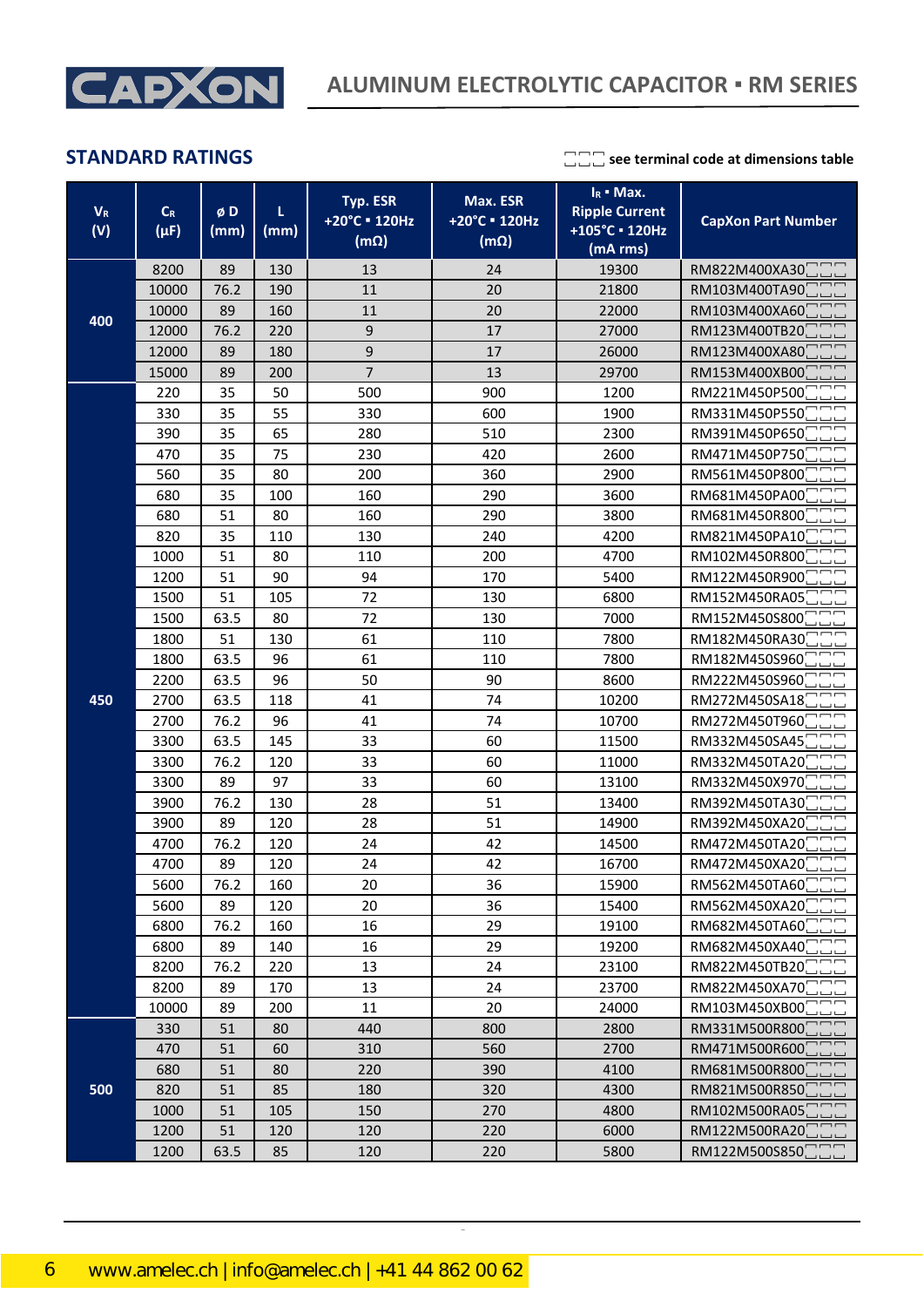

**STANDARD RATINGS**  $\Box \Box \Box$  see terminal code at dimensions table

| $V_R$<br>(V) | C <sub>R</sub><br>$(\mu F)$ | øD<br>(mm) | L<br>(mm) | Typ. ESR<br>+20°C = 120Hz<br>$(m\Omega)$ | Max. ESR<br>+20°C = 120Hz<br>$(m\Omega)$ | $I_R$ • Max.<br><b>Ripple Current</b><br>+105°C · 120Hz<br>(mA rms) | <b>CapXon Part Number</b>    |
|--------------|-----------------------------|------------|-----------|------------------------------------------|------------------------------------------|---------------------------------------------------------------------|------------------------------|
|              | 1500                        | 51         | 130       | 100                                      | 180                                      | 7000                                                                | RM152M500RA30□□□             |
|              | 1500                        | 63.5       | 96        | 100                                      | 180                                      | 7100                                                                | RM152M500S960 <sup>-</sup>   |
|              | 1800                        | 63.5       | 105       | 83                                       | 150                                      | 7900                                                                | RM182M500SA05                |
|              | 2200                        | 63.5       | 130       | 67                                       | 120                                      | 9400                                                                | RM222M500SA30□□□             |
|              | 2200                        | 76.2       | 96        | 67                                       | 120                                      | 9500                                                                | RM222M500T960 <sup>-</sup>   |
|              | 2700                        | 63.5       | 145       | 55                                       | 98                                       | 10300                                                               | RM272M500SA45                |
|              | 2700                        | 76.2       | 105       | 55                                       | 98                                       | 10800                                                               | RM272M500TA05                |
|              | 2700                        | 89         | 97        | 55                                       | 98                                       | 11600                                                               | RM272M500X970                |
|              | 3300                        | 63.5       | 170       | 45                                       | 80                                       | 13000                                                               | RM332M500SA70 <sup>-</sup>   |
| 500          | 3300                        | 76.2       | 130       | 45                                       | 80                                       | 12200                                                               | RM332M500TA30 <sup>-1-</sup> |
|              | 3300                        | 89         | 120       | 45                                       | 80                                       | 13400                                                               | RM332M500XA20□□□             |
|              | 3900                        | 76.2       | 145       | 38                                       | 68                                       | 13500                                                               | RM392M500TA45□□              |
|              | 3900                        | 89         | 120       | 38                                       | 68                                       | 15000                                                               | RM392M500XA20□□□             |
|              | 4700                        | 76.2       | 170       | 31                                       | 56                                       | 16000                                                               | RM472M500TA70                |
|              | 4700                        | 89         | 145       | 31                                       | 56                                       | 16800                                                               | RM472M500XA45                |
|              | 5600                        | 76.2       | 220       | 26                                       | 47                                       | 18100                                                               | RM562M500TB20 <sup>-1</sup>  |
|              | 5600                        | 89         | 150       | 26                                       | 47                                       | 17900                                                               | RM562M500XA50□□□             |
|              | 6800                        | 89         | 170       | 22                                       | 39                                       | 20800                                                               | RM682M500XA70□□□             |
|              | 8200                        | 89         | 220       | 18                                       | 32                                       | 25600                                                               | RM822M500XB20 <sup>-1</sup>  |
|              | 10000                       | 89         | 250       | 15                                       | 27                                       | 30000                                                               | RM103M500XB50□□□             |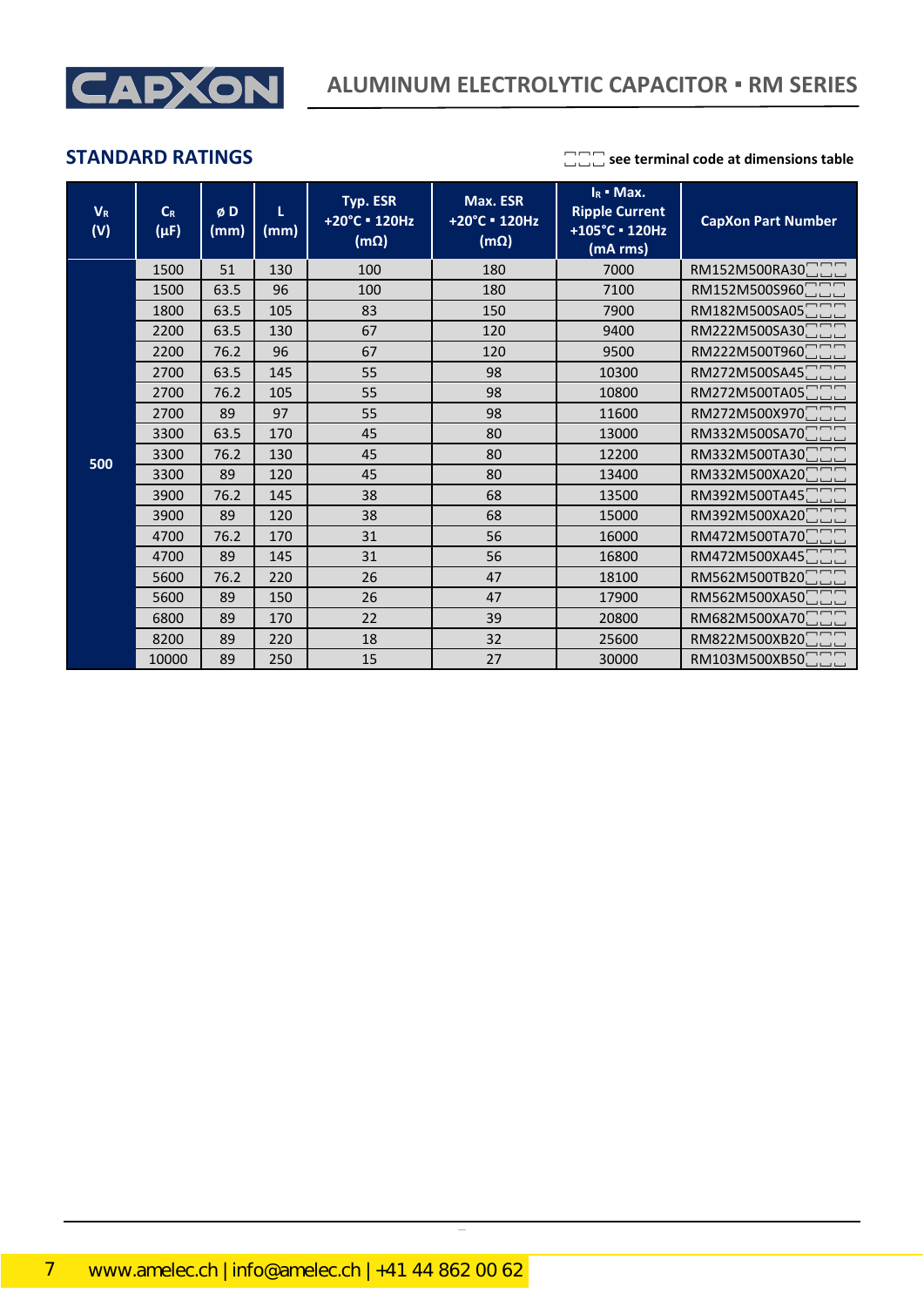

### **DIMENSIONS ▪ Ring clamp mounting ▪ All dimensions in mm**





|                 |           | Dimensions (mm) with insulating sleeve |                       | Min. Full | Max.        | <b>Terminal</b>       |                       |      |
|-----------------|-----------|----------------------------------------|-----------------------|-----------|-------------|-----------------------|-----------------------|------|
| <b>Terminal</b> | $D \pm 2$ | $L \pm 3$                              | $L1 \pm 3$            | D1 max.   | $A \pm 0.5$ | <b>Thread</b><br>(mm) | <b>Torque</b><br>(Nm) | code |
| M <sub>5</sub>  | 35        | $50 - 120$                             | $56.5 \approx 126.5$  | 8.3       | 12.7        | 8                     | 2                     | A50  |
| M <sub>5</sub>  | 51        | $50 - 140$                             | $56.5 \approx 146.5$  | 10.3      | 22          | 8                     | $\overline{2}$        | A50  |
| M <sub>5</sub>  | 63.5      | $80 \, \degree \, 140$                 | $86.5 \approx 146.5$  | 10.3      | 28.6        | 8                     | $\overline{2}$        | A50  |
| M <sub>5</sub>  | 63.5      | $80 \approx 140$                       | $86.5 \approx 146.5$  | 13        | 28.6        | 8                     | $\mathcal{L}$         | A53  |
| M <sub>5</sub>  | 76.2      | $100 \times 240$                       | $106.5 \approx 246.5$ | 10.3      | 31.8        | 12                    | 2.5                   | A50  |
| M <sub>5</sub>  | 76.2      | $100 \approx 240$                      | $106.5 \approx 246.5$ | 13        | 31.8        | 12                    | 2.5                   | A53  |
| M <sub>6</sub>  | 76.2      | $100 - 240$                            | $106.5 \approx 246.5$ | 13        | 31.8        | 12                    | 2.5                   | A63  |
| M6              | 76.2      | $100 \approx 240$                      | $106.5 \approx 246.5$ | 17.5      | 31.8        | 12                    | 2.5                   | A67  |
| M6              | 89        | $100 - 240$                            | $106.5 \approx 246.5$ | 13        | 31.8        | 12                    | 2.5                   | A63  |
| M <sub>6</sub>  | 89        | $100 - 240$                            | $106.5 \approx 246.5$ | 17.5      | 31.8        | 12                    | 2.5                   | A67  |
| M8              | 100       | $100 \times 240$                       | $110 - 250$           | 17.5      | 41.5        | 16                    | 5                     | A87  |

CapXon\_Ver. 001 – 03/31/2020 8 Document Number: RM series

## **DIMENSIONS ▪ Threaded stud mounting ▪ All dimensions in mm**

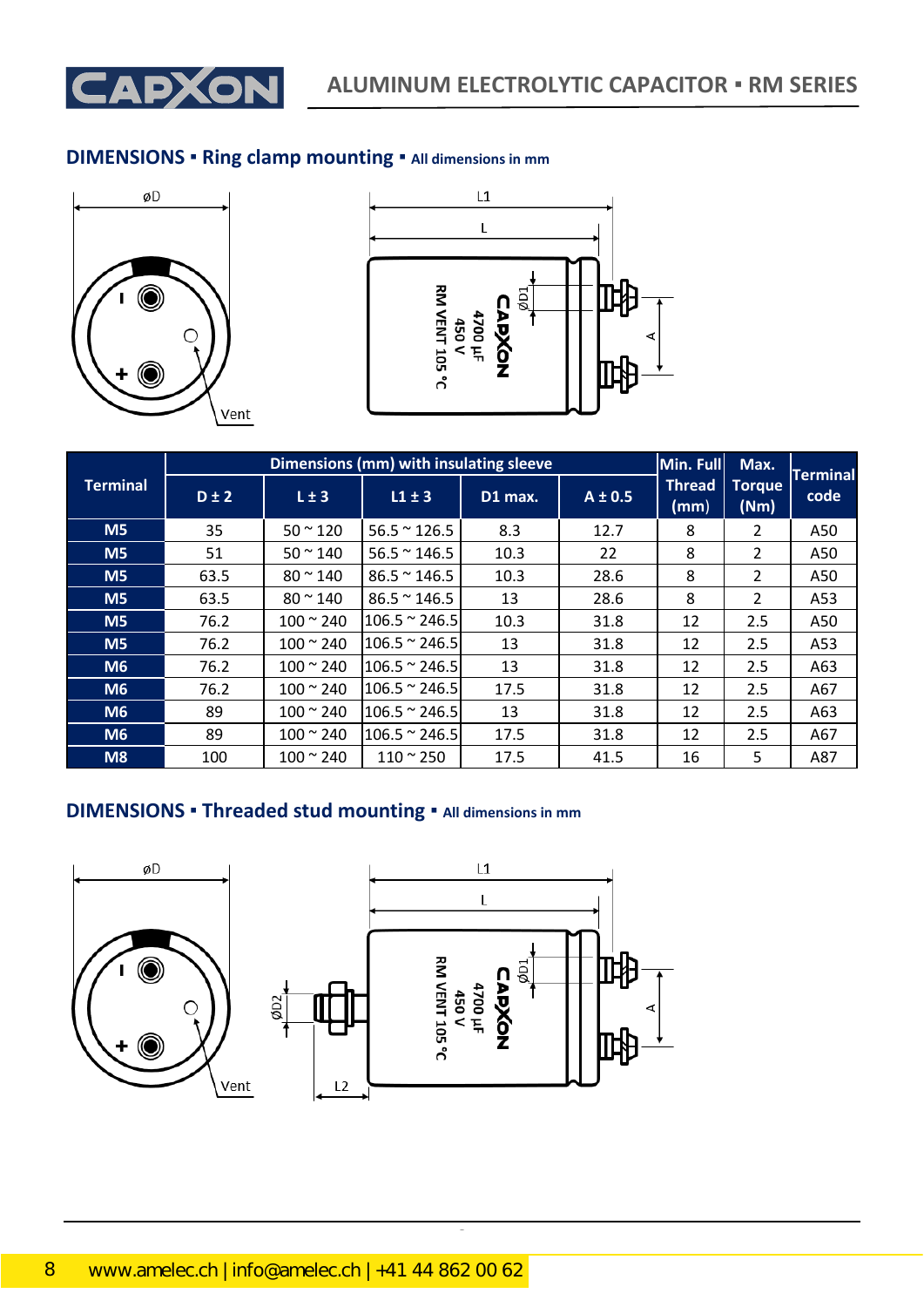

|--|

|                 |                                                                           |                        | Dimensions (mm) with insulating sleeve |                       |                       |      |      | Min. Full | Max.           | <b>Terminal</b> |
|-----------------|---------------------------------------------------------------------------|------------------------|----------------------------------------|-----------------------|-----------------------|------|------|-----------|----------------|-----------------|
| <b>Terminal</b> | <b>D1</b><br>$D \pm 2$<br>$L \pm 3$<br>$L1 \pm 3$<br>$ L2 \pm 1 $<br>max. | D <sub>2</sub>         | $A \pm$<br>0.5                         | <b>Thread</b><br>(mm) | <b>Torque</b><br>(Nm) | code |      |           |                |                 |
| M <sub>5</sub>  | 35                                                                        | $50 - 120$             | $56.5 \approx 126.5$                   | 12                    | 8.3                   | M8   | 12.7 | 8         | 2              | E50             |
| M <sub>5</sub>  | 51                                                                        | $50 - 140$             | $56.5 \approx 146.5$                   | 16                    | 10.3                  | M12  | 22   | 8         | $\mathcal{P}$  | E50             |
| M <sub>5</sub>  | 63.5                                                                      | $80 \, \degree \, 140$ | $86.5 \approx 146.5$                   | 16                    | 10.3                  | M12  | 28.6 | 8         | $\mathcal{P}$  | E50             |
| M <sub>5</sub>  | 63.5                                                                      | $80 \approx 140$       | $86.5 \approx 146.5$                   | 16                    | 13                    | M12  | 28.6 | 8         | $\overline{2}$ | E53             |
| M <sub>5</sub>  | 76.2                                                                      | $100 - 240$            | $106.5 \approx 246.5$                  | 16                    | 10.3                  | M12  | 31.8 | 12        | 2.5            | E50             |
| M <sub>5</sub>  | 76.2                                                                      | $100 - 240$            | $106.5 \approx 246.5$                  | 16                    | 13                    | M12  | 31.8 | 12        | 2.5            | E53             |
| M <sub>6</sub>  | 76.2                                                                      | $100 \approx 240$      | $106.5 \approx 246.5$                  | 16                    | 13                    | M12  | 31.8 | 12        | 2.5            | E63             |
| M <sub>6</sub>  | 76.2                                                                      | $100 \approx 240$      | $106.5 \approx 246.5$                  | 16                    | 17.5                  | M12  | 31.8 | 12        | 2.5            | E67             |
| M6              | 89                                                                        | $100 \approx 240$      | $106.5 \approx 246.5$                  | 16                    | 13                    | M12  | 31.8 | 12        | 2.5            | E63             |
| M <sub>6</sub>  | 89                                                                        | $100 - 240$            | $106.5 \approx 246.5$                  | 16                    | 17.5                  | M12  | 31.8 | 12        | 2.5            | E67             |
| M8              | 100                                                                       | $100 - 240$            | $110 - 250$                            | 16                    | 17.5                  | M12  | 41.5 | 16        | 5              | E87             |

### **DIMENSIONS ▪ Threaded stud mounting ▪ All dimensions in mm**

### **ACCESSORIES**

- The capacitors are supplied with suitable screws, serrated washers and plain washers. Accessories are not fastened to the capacitor.
- Suitable ring clamps and further assembly material see packaging information "Accessories".

### **MULTIPLIER K<sup>f</sup> for RIPPLE CURRENT vs. FREQUENCY**

| <b>Frequency (Hz)</b> | 50/60 | LOO/120 | 300        | щv | ≤ JN |
|-----------------------|-------|---------|------------|----|------|
| Nt                    | ບ.ບ   |         | . <u>.</u> | .  | . .  |

### **PRECAUTIONS, GUIDELINES AND PACKAGING INFORMATON**

Unless otherwise agreed in individual specifications, all products are subject to our "General Precautions and Guidelines" as well as our "Packaging Information". Please refer to the following links in the table.

| ، هه.<br>H                                  |                              |                  |
|---------------------------------------------|------------------------------|------------------|
| <b>General Precautions &amp; Guidelines</b> | <b>Packaging Information</b> | <b>3D Models</b> |

CapXon\_Ver. 001 – 03/31/2020 9 Document Number: RM series